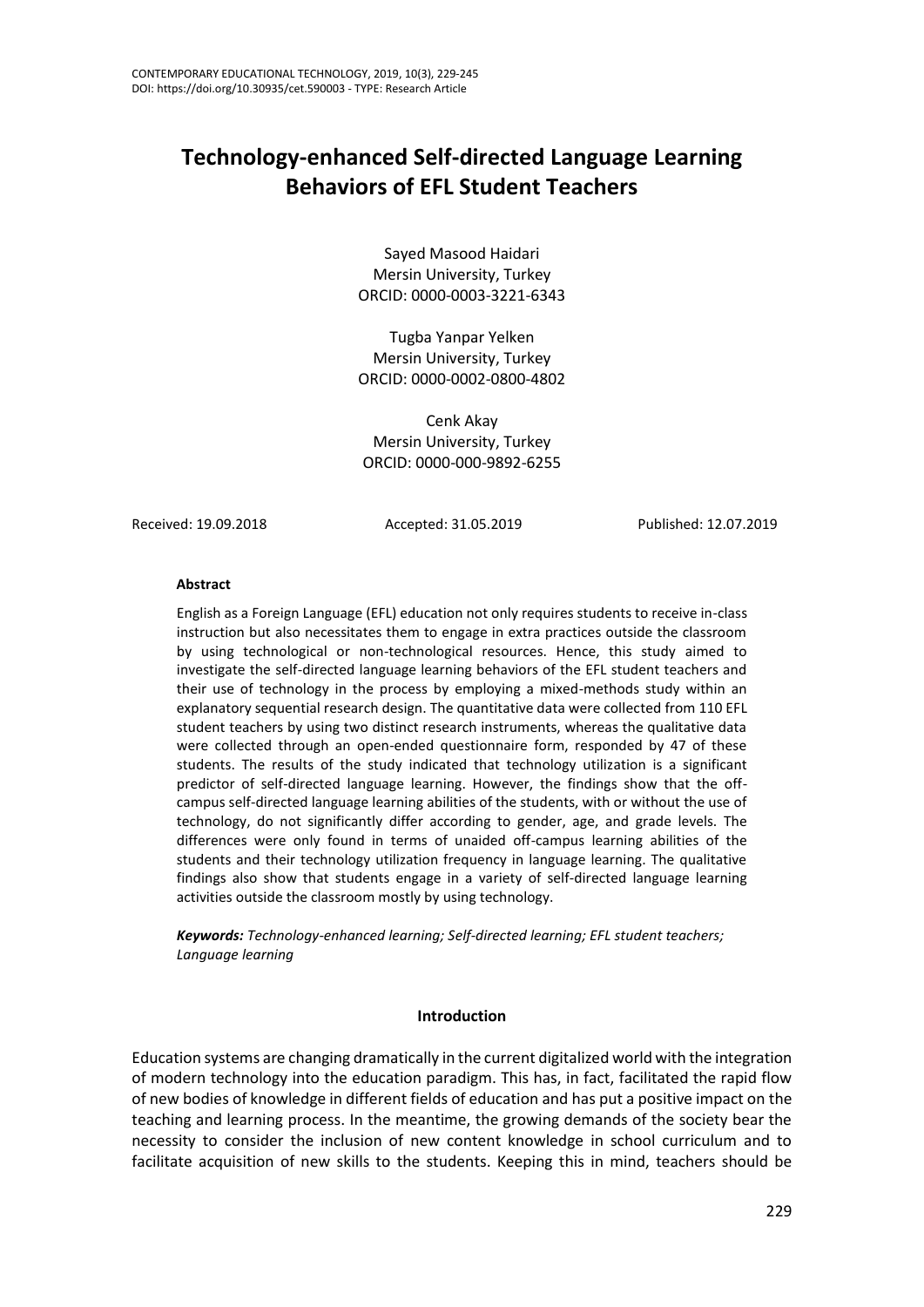familiarized with the self-directed nature of learning and be equipped with the essential skills to benefit from a large amount of emerging knowledge in the field of their studies through technological and non-technological resources. According to Selwyn (2006), technology has made learning accessible to everyone almost anywhere in the world by enabling individuals to engage in a more independent way of learning. This way, they can self-access large amounts of essential information and resources available in different forms and formats in order to develop their existing knowledge and skills. Herein, teacher education programs carry the responsibility of educating able teachers to promote the quality of education by making the instructional technology an integral part of their teaching career.

As pointed out earlier, technology has positively affected every field of education. Of these educational fields, English as a Foreign Language (EFL) education has evolved more rapidly in recent years than any other language in the world especially through the incorporation of technology. Richards (2015) states that the Internet and other technological devices enable free access to large amounts of materials, applications, and language learning programs, which, in turn, help students to improve their language skills in or out of the classroom. Language learning requires plenty of active practice both inside and outside of the classroom either independently or under the guidance of capable others. Therefore, students can be encouraged to learn or practice their EFL skills by using technology in a more self-directed way of learning. Self-directed learning (SDL) can be integrated into different subject areas to guide the learners towards more independent learning strategies, for its necessity is felt in later phases of their lives (Gibbons, 2002). However, incorporation of technology in SDL could widen students' learning scope. Conversely, the reliance of the students on learning English only in the classroom context limits the improvement of their language skills. The use of technology in language learning diminishes this limitation by allowing the students to practice their language skills wherever they wish (Richards, 2015).

There is a wide range of research with regard to the use of technology in foreign language education in different educational levels. However, technology-supported SDL in EFL teacher education programs seems to be an insufficiently investigated area in Turkey as noticed during the literature review. This study is assumed to provide some awareness regarding the current technology-enhanced self-directed language learning practices amongt the EFL student teachers. Therefore, this study aimed to investigate the impact of technology utilization behaviors of the EFL student teachers on their self-directed language learning behaviors and to see if these behaviors significantly differ according to different variables. It was also aimed to explore the types of SDL activities practiced, student views regarding the role of the teacher, and the contribution of technology in the process. However, first of all, the relevant literature was reviewed to provide a concise theoretical background regarding SDL and technologyenhanced SDL in EFL learning.

## **Self-directed Learning**

Self-directed learning (SDL) is a learning process, where the learners take responsibility for their own learning. However, the degree of responsibility taken is related to the degree of interest, desire, and the personality traits of a person (Du Toit-Brits & Van Zyl, 2017). Knowles (1975), who is one of the pioneers of SDL research, refers to SDL as a life-long learning process in adult education. Similarly, Suh, Wang, and Arterberry (2015) argue that "SDL is the tool to facilitate…lifelong learning" and acts as a driving force in enhancing knowledge and acquiring skills in adult education beyond the classroom context (p.688).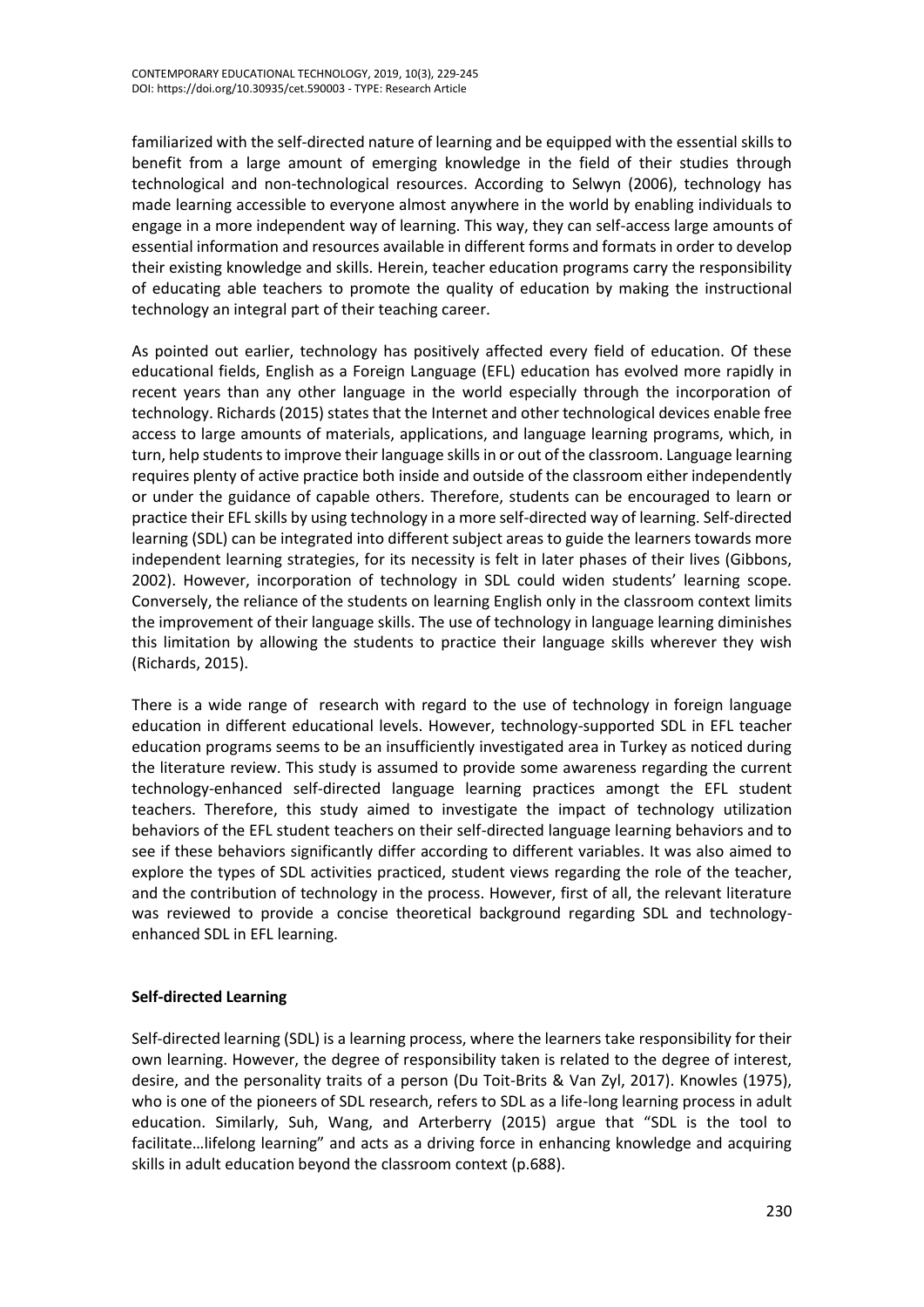Knowles's broad definition of SDL has been widely cited by many researchers in the field of education. He described SDL as "a process in which individuals take the initiative, with or without the help of others, in diagnosing their learning needs, formulating learning goals, identifying human and material resources for learning, choosing and implementing appropriate learning strategies, and evaluating learning outcomes" (Knowles, 1975, p. 18). Besides, Jennett (1992) argues that self-directed learners have many characteristics such as being "open, curious, organized, motivated, and enthusiastic" (p.101). Self-management is another quality that such learners must exhibit in carrying on SDL activities in which they can determine their learning scopes, and plan, organize, and manage their learning activities.

There are also some contradictory ideas about the SDL concept and the way it is perceived. Sometimes the *self* of *self-directed learning* may sound confusing; whether the learning takes place in isolation or in support of others with the personal desire of the learner. According to Leach (2000), researchers entertain different conception of this term by giving synonymous, but confusing alternatives like independent learning, self-teaching, self-instruction, learning in isolation and so forth. However, it is unrealistic for the learners to take responsibility for their own learning without getting assistance (Garrison, 1997; Gibbons, 2002). The learners need to acquire different learning strategies by receiving constructive feedback from an instructor, receiving support from the peers, and engaging in both independent and guided practices to become a self-directed learner (Khiat, 2015). This is because they may not have the required "skills, knowledge, and confidence to direct their own learning without guidance" (McGarell, 1996, p.496). In fact, students need a clue to figure out learning strategies by making responsible choices to tackle their learning needs (Thornton, 2010).

## **Technology-enhanced SDL in EFL Education**

In addition to receiving in-class language instruction, students are required to engage in selfdirected language practices to improve their linguistic skills. The characteristics of SDL require them to be active agents of their own learning by taking responsibility for their personal growth (Thornton, 2010; Vu & Shah, 2016). Richards (2015) contends that language teaching in the classroom takes place in order to prepare able individuals to utilize the language they are learning in a real social context. Therefore, developing a sense of self-directedness in EFL students will contribute to the improvement of their language proficiency via technology.

Meanwhile, the development in technology has made learning accessible almost everywhere by giving the students an opportunity to learn according to their individual needs through a selfdirected way of learning far from time and space constraints (Selwyn, 2006; Lau, 2017). However, SDL activities with or without the use of technology require facilitation, guidance, and advice on the part of the teacher. Here, the teacher plays a vital role in cultivating a sense of accountability in students to engage them in self-directed language learning by raising their learning awareness, encouraging self-assessment, and reflection on their own learning (Thornton, 2010). Students cannot act alone in this process. They have to get some sort of training and guidance to acquire the necessary skills to become independent learners over time. At this point, teachers have to perform two important tasks at the same time, that is, to teach intended content knowledge to the students and to promote their SDL capabilities by taking a facilitative role instead of being a provider of knowledge (Du, 2013). There are many studies that support the effectiveness of technology-assisted SDL in EFL education and the role of the teacher in the process.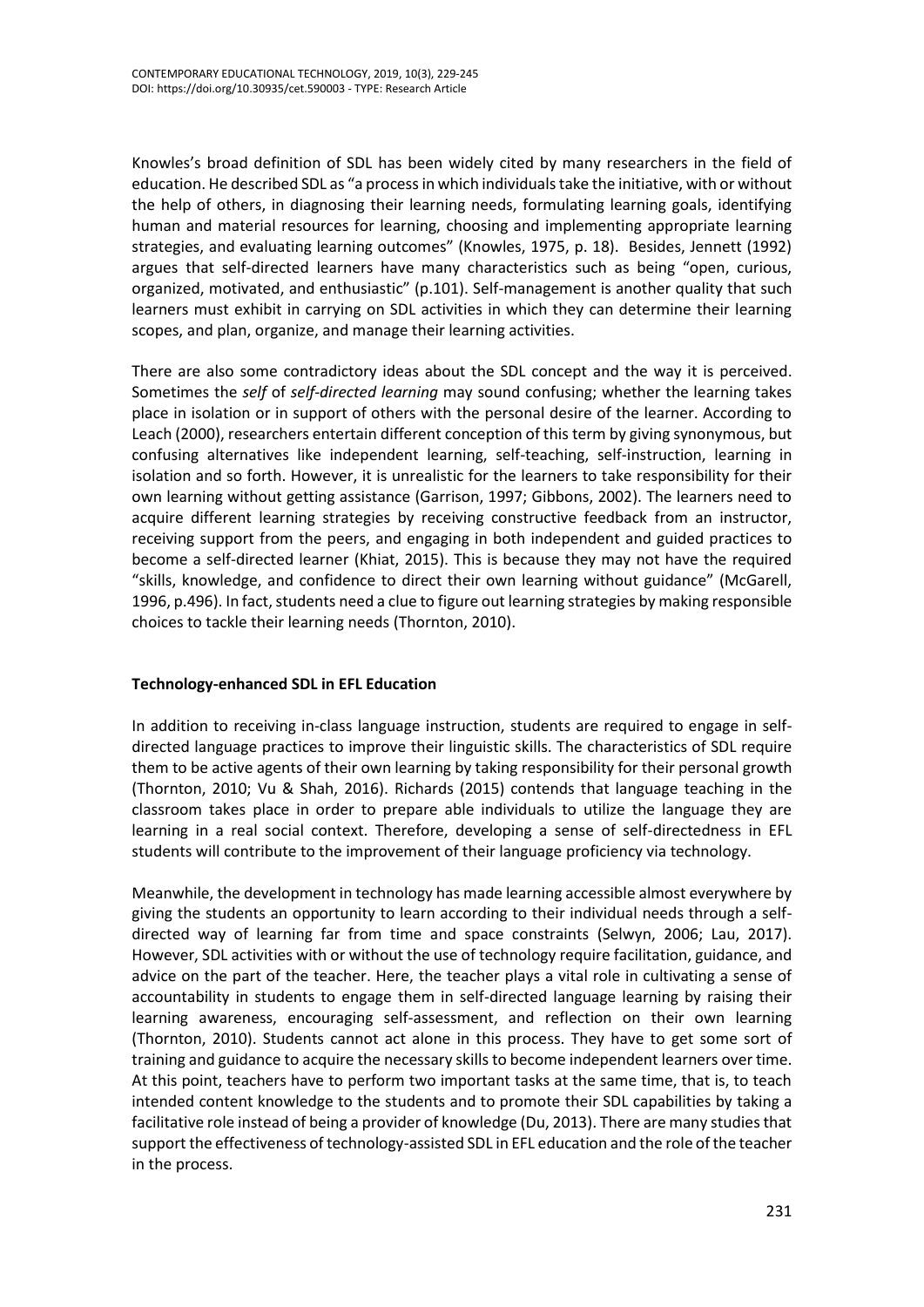A study conducted with undergraduate students in Taiwan reflects the significance of a facilitator role of the teachers in students' engagement in SDL activities under their leads (Yang, 2016). The researcher found that guiding students to use online materials for learning English, encouraging them to interact with each other via technology and taking online assessments contributed significantly to their self-directed EFL learning. Likewise, in another study in Hong Kong with undergraduate foreign language students, Lai (2015) found that encouraging, guiding, and assisting students in how to use technological resources influenced their use of technology in SDL. Similarly, Lai, Li, and Wang (2017) reported that "teachers' in-class technology-related instructional behaviors influenced students' out of class learning with technology" (p. 1122). They found that recommending useful "technological resources and shar[ing] cognitive and metacognitive strategies on how to select and use technological resources" will improve the technology-enhanced self-directed language learning abilities of the students (Lai et al, 2017, p.1123). Likewise, Rashid and Asghar (2016) found that the use of technology in general and the use of social media, in particular, were statistically significant predictors of SDL and positively related to the engagement of students in independent learning. The self-directed use of technology also indirectly improved their learning outcomes. However, students' desire for improving their own learning was found to be an important factor in the use of technology in SDL (Lee, Yeung & Ip, 2017). The contribution of technology to the development of foreign language skills is well-documented in a review study that summarizes the result of 350 primary studies conducted by Golonka, Bowles, Frank, Richardson, and Freynik (2014).

In their review, Golonka et al (2014) concluded that incorporating technology in the classroom significantly contributes to the learning of a foreign language. It can help students enrich their vocabulary and pronunciation together with their language skills. They will also be able to fulfill the given tasks quicker by referring to the online resources available and learn the accurate use of language in an enjoyable way. Here, the collaborative role of the language teacher and the peers are of primary importance as a motivating factor. In line with this point, Buitrago (2017) investigated the effects of SDL and within-class collaborative learning on enhancing the speaking skills of undergraduate EFL students at a Colombian university. She found that when students engaged in SDL and then shared what they have learned with each other in the class, their oral communication skills improved, their language anxiety decreased, and their self-confidence enhanced. This process also helped the EFL students to maintain a sense of responsibility for their own learning.

In sum, to make the EFL teaching and learning processes productive, the classes should be dynamic, socially active and participatory, where the teacher introduces authentic ways of language practice by using technology in the classrooms or recommending useful technological resources to the students to get inspired about how to select or use them out of the classroom context. A wide range of technological devices such as smart-phones, computers, and the like can be used for extra after-class language study. Together with this, the internet technology can be used as an effective source for online language learning by accessing a great number of online materials, language learning websites, and downloadable applications. These sources, of course, could provide an authentic way of SDL activities to students.

#### **Research Questions**

The following questions were asked to serve the purpose of the current study: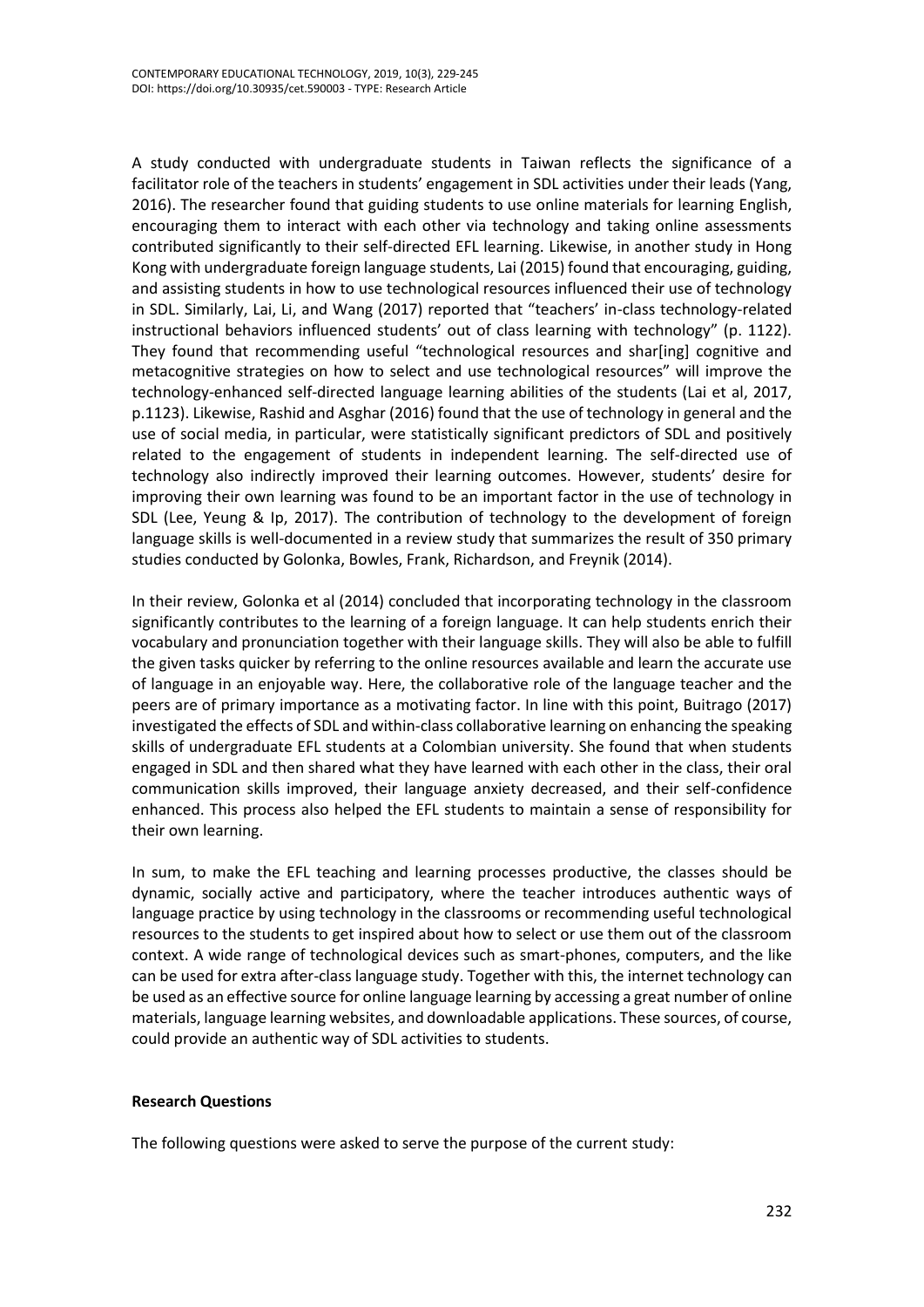- 1- What impact does the students' use of technology outside the class have on their SDL behaviors to improve their EFL skills?
- 2- Do the SDL behaviors of students and their technology utilization significantly differ according to different variables (gender, age, grade level, unaided learning ability, and technology utilization frequency)?
- 3- What SDL activities do the students engage in to improve their EFL skills outside the class?
- 4- What are the views of the EFL student teachers about the role of English teacher educators in their out of class self-directed language learning activities?
- 5- What are the views of the EFL student teachers about the contribution of technology to their SDL practices to improve their English?

#### **Method**

The present study investigated the SDL practices of EFL student teachers with or without the use of technology through a mixed-methods research approach within an explanatory sequential design. It is an integration of quantitative and qualitative research strategies that require data collection tools from both of these research paradigms within a single study (Bryman, 2012; Gay, Mills, & Airasian, 2012). This type of research is conducted to use the combined strength of both quantitative and qualitative research approaches to study a phenomenon in depth (Gay et al. 2012).

The qualitative data collection was considered as a secondary priority by collecting extra information to support the quantitative one. Similarly, the analyses processes of the data were carried out separately. This process is termed as explanatory sequential research design, where "the researcher first uses a quantitative method and then uses a qualitative method to follow up and refine the quantitative findings" (Fraenkel & Wallen, 2009, p. 561; Creswell, 2012). As shown in Figure 1, the researcher separately collects and analyzes the quantitative and qualitative data in two different phases and uses the qualitative data "to help explain or elaborate on the quantitative results" (Creswell, 2012, p. 542).



Figure 1. Data Collection and Analysis Process in Mixed-methods Research within Explanatory Sequential Design (Inspired by Creswell, 2012, p. 541)

#### **Participants**

Participants of the quantitative part of the study included 117 pre-service EFL teacher students from an education faculty of a Turkish university. However, after discarding the incomplete data,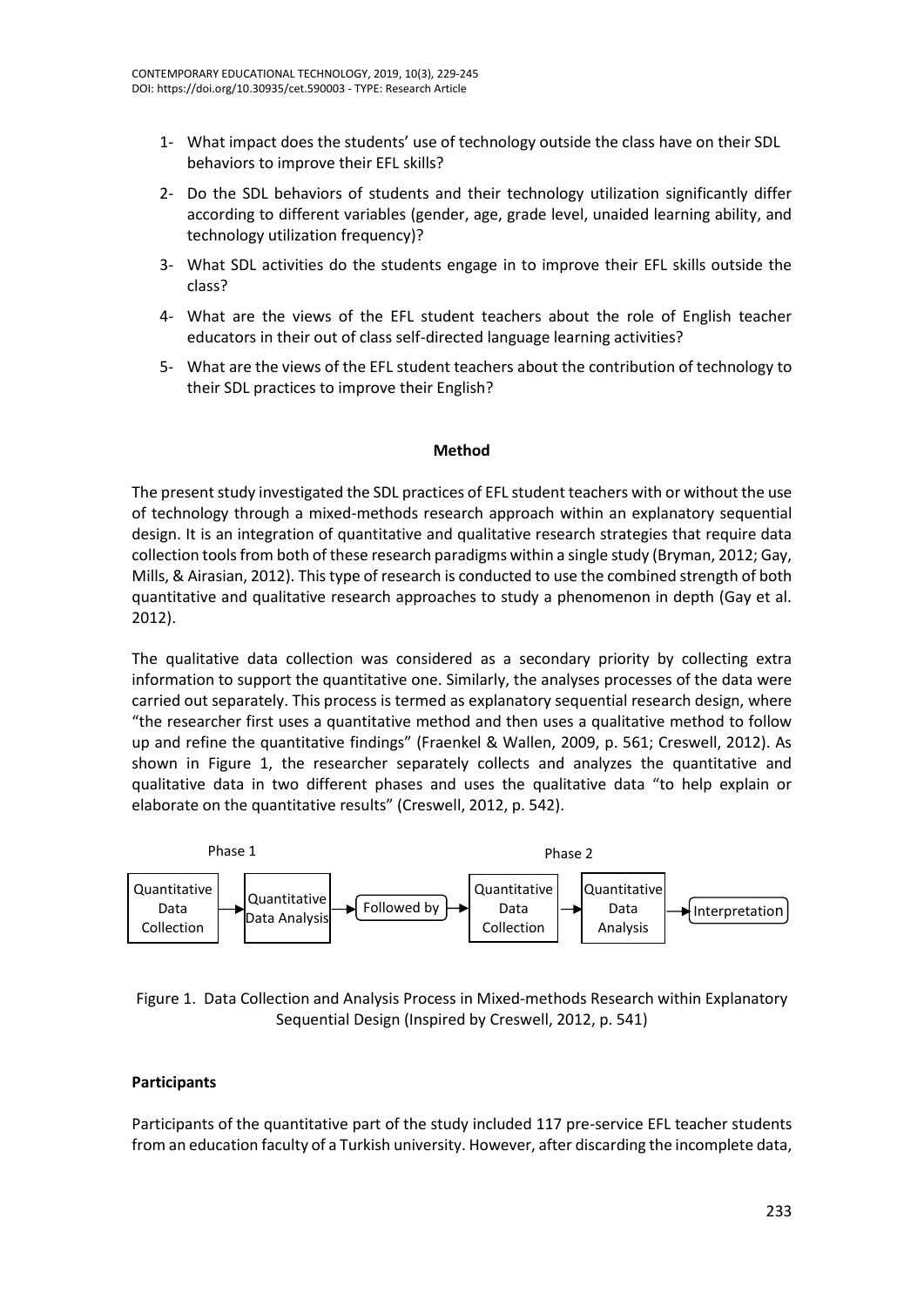this number dropped to 110. Participants were selected randomly from freshmen to seniors including both male and female students with different age groups. Of these students, 81 (74%) were female and 29(26%) male. Moreover, 44(40%) of them were freshmen, 19 (17%) sophomores, 28 (26%) juniors, and 19 (17%) were seniors. They were of three different age groups, that is, 18-22 (*n* = 80, 73%), 23-27 (*n* = 18, 16%), and 28-32 (*n* = 12, 11%). In addition, 47 of these students participated in the qualitative part of the study. All of them were selected on a voluntary basis through informed consent and protected identities in order to ensure subject confidentiality as emphasized by Christenson, Johnson , and Turner (2015).

## **Data Collection Tools and Procedures**

Data collection took place in March and April 2018 by administering three data collection tools in two different phases. In phase one, the quantitative data were collected by administering two measurement scales: Self-Directed Learning Inventory with 28 items developed by Suh et al. (2015) and English Language Learners' Readiness Scale in Using Computer Technology for SDL with 24 items developed by Lee et al. (2017). Both of these data collection instruments were designed as five-point Likert scale with response categories ranging from strongly disagree to strongly agree. However, the analyses were carried out according to the total scores of each separate scale without considering their sub-factors. While developing these scales the researchers have applied exploratory factor analysis and then cross-validated them through confirmatory factor analysis to ensure the validity and reliability of the respective scales. As a result, the first scales accounted for 66% of variances with "a moderate fit,  $X^2(342) = 660.07$ , p < .001; TLI = .89; CFI = .90; SRMR = .07; RMSEA = .05" (Suh et al, 2015, p. 691). The second scale, however, accounted for 60.4% of variances with "an acceptable fit, *X <sup>2</sup>*(237) = 456.53, TLI = 0.92, CFI = 0.93, RMSEA = 0.05" (Lee et al, 2017, p. 104). Moreover, the calculation of Cronbach's Alpha of first scale (Suh et al, 2015) in the present study was found to be 0.86 and for the second one (Lee et al. 2017) 0.90.

In the second phase, a questionnaire form consisting of three open-ended questions was used to collect the qualitative data as a supporting tool for measurement scales used in phase one. These questions were devised to respond to the last three research questions for the qualitative part of the study to support the findings of the quantitative portion. In order to ensure the validity and reliability of the qualitative part of the study, the opinions of two research experts were sought regarding the relevance, clarity, and understandability of the questions in the questionnaire form. After minor correctionsbased on the feedback received, the data collection process was initiated.

## **Data Analysis**

Data analysis was carried out at two separate stages. First of all, quantitative data were entered into SPSS Release 23 and analyzed through a series of parametric tests including Simple Linear Regression, Independent Samples *t-*test, and one-way ANOVA for unrelated measures. However, in order to ensure the assumptions of these tests, the normality test of Kolmogorov Smirnov was conducted. The results showed a normal distribution across all variables (*p* > 0.05). Besides, the Levene Test of Homogeneity was applied before the ANOVA tests and results showed the variances are equal (*p* > 0.05). When significant differences were found between the variables, post hoc tests of Bonferroni and Fisher's Least Significant Difference (LSD) were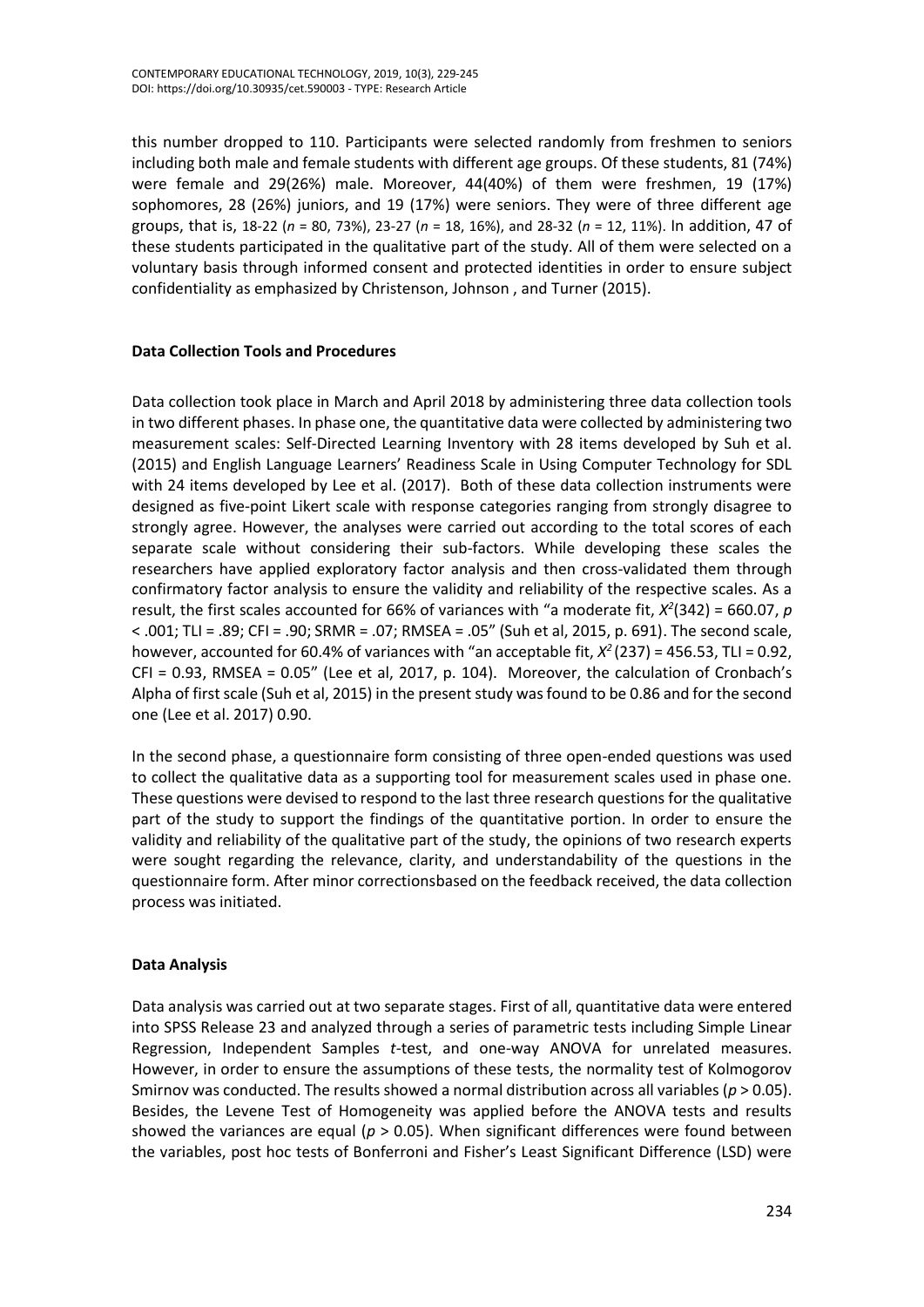applied to see the differences in between the sub-categories of the independent variables. As noted before, all the analyses were carried out by computing the total scores of the scales and comparing them according to different variables (gender, age group, grade level, ability to learn without receiving support and the frequency of technology utilization). In addition, the qualitative data were analyzed through a content analysis technique. The data were coded, summarized and presented in tables under specified categories. Besides, the frequencies of the codes were given along with their percentages accordingly. The coding of the raw data was carried out by two researchers. To ensure the reliability of the coding, Miles and Huberman's internal consistency test was applied (Creswell, 2009). The results of this analysis show that the mutually extracted codes were consistent by more than 90% across all three open-ended questions.

#### **Results**

This study contributed to a number of important findings with regard to the self-directed language learning practices of EFL student teachers and their use of technology in the process. All the quantitative and qualitative findings are portrayed in specific tables and elaborated in details.

## **Quantitative Findings**

Simple linear regression was computed to investigate whether the SDL behaviors of the students was statistically predicted by technology use. Prior to that, the normal distribution of the data and positive relationships between the two variables were ensured as the pre-requisites of the regression analysis. The result of the simple linear regression, *R* <sup>2</sup>= 0.432, *F*(1, 108) = 82.193, *p* < 0.01, indicated that there is a significant relationship between the SDL practices of students and their *use of technology* in learning English independent of the classroom setting (See Table 1). Thus, the model created described 43.2% of the variances and the analyses of the standardized beta coefficient and *t*-test results, β = 0.657, *t* (4.07), *p* < 0.01, showed that *technology utilization*  is a significant predictor of the SDL practices.

| Variable    |               | SE                  |                |       |          |
|-------------|---------------|---------------------|----------------|-------|----------|
| Constant    | 33.797        | 8.309               |                | 4.067 | $.000**$ |
| <b>SDL</b>  | 808.          | .089                | .657           | 9.066 | $.000**$ |
| $R = 0.657$ | $R^2 = 0.432$ | $F(1.108) = 82.193$ | $*$ $p < 0.01$ |       |          |

Table 1. Prediction of SDL by Technology Utilization in Learning EFL

However, the results of the independent sample *t*-test, *t*108 = 1.68, *p* > .05, yielded no significant difference between the SDL behaviors of male and female students (See Table 2). However, the mean SDL score of the female students (*M* = 110.07, *SD =* 11.34) was slightly higher than that of males' (*M* = 104.72, *SD* = 15.76). Similar results were also obtained regarding the technology utilization behaviors of these students in language learning ( $t_{108}$  = .900,  $p > .05$ ). The findings indicate that both male and female students utilize technology evenly in order to promote their EFL skills through SDL.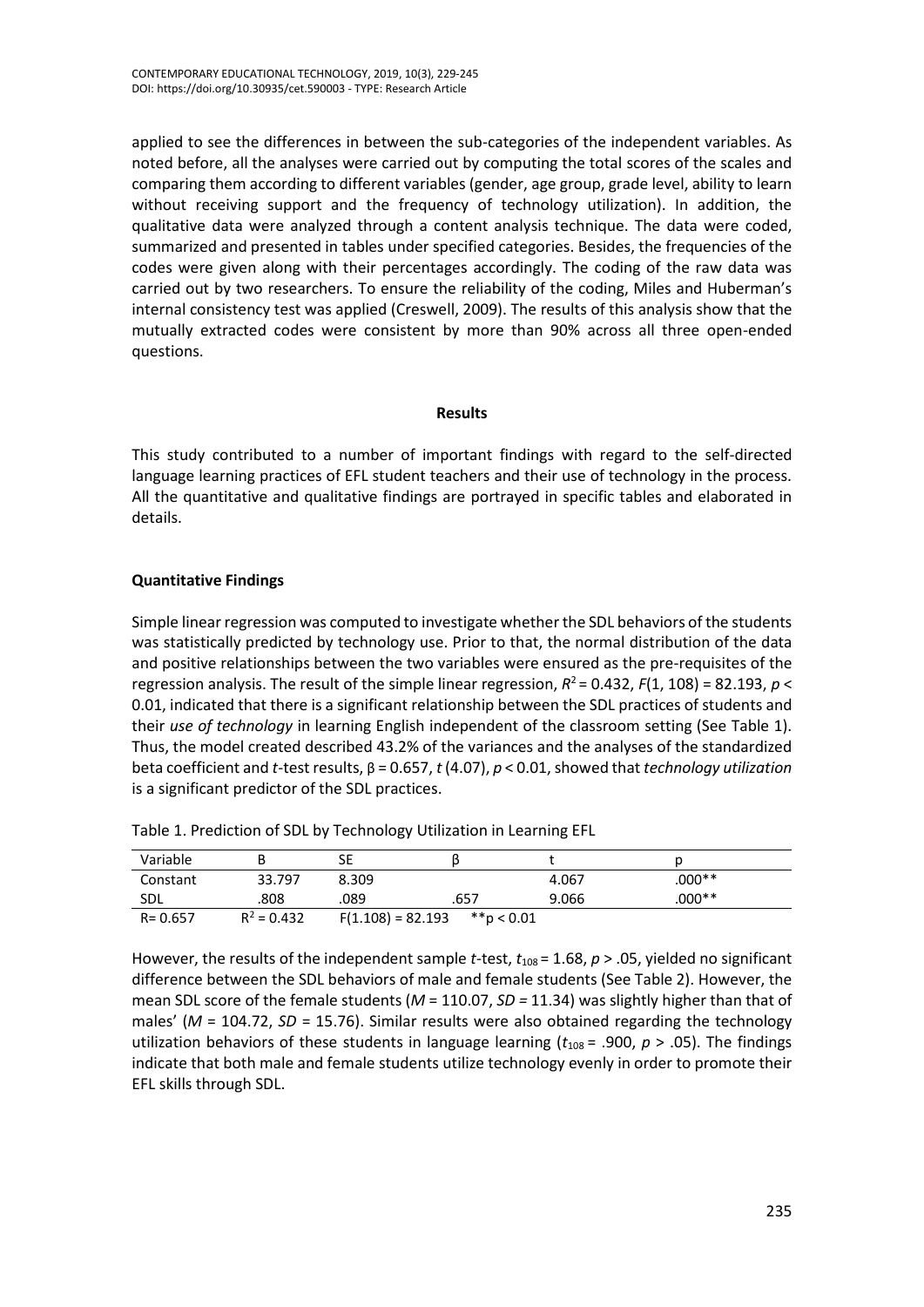|                       |        | Gender          |        |                   |         |      |
|-----------------------|--------|-----------------|--------|-------------------|---------|------|
|                       |        | Male $(n = 29)$ |        | Female $(n = 81)$ |         |      |
| <b>Measures</b>       | м      | SD              | м      | SD                | t (108) |      |
| SDL behaviors         | 104.72 | 15.77           | 110.07 | 11.34             | 1.68    | .101 |
| Technology use in EFL | 90.97  | 13.03           | 93.33  | 9.33              | 900.    | .374 |

| Table 2. SDL Practices of EFL Students and Their Technology Utilization According to Gender |  |
|---------------------------------------------------------------------------------------------|--|
|---------------------------------------------------------------------------------------------|--|

Moreover, the differences between students' SDL scores were examined according to three different age groups. As indicated in Table 3, the One-way ANOVA, *F*(2, 107) = 1.39, *p* > .05, yielded no significant differences between the SDL mean scores of the students and their age groups. However, the students within the 23-27 age group were more self-directed in improving their language skills beyond the classroom (*M* = 113.22, *SD* = 13.59) compared to the students from other age groups.

Table 3. SDL and Technology Utilization Behaviors of EFL Students with Different Age Groups

|                   | Age Groups        |       |                  |       |                  |       |           |      |
|-------------------|-------------------|-------|------------------|-------|------------------|-------|-----------|------|
|                   | 18-22 (n = $80$ ) |       | $23-27$ (n = 18) |       | $28-32 (n = 12)$ |       |           |      |
| <b>Measures</b>   | м                 | SD    | м                | SD    | М                | SD    | F(2, 107) |      |
| SDL behaviors     | 107.85            | 12.35 | 113.22           | 13.59 | 107.25           | 14.24 | 1.39      | .255 |
| Technology in EFL | 92.68             | 10.65 | 95.39            | 9.79  | 88.92            | 9.24  | 1.40      | .251 |

Table 3 also indicates that technology utilization behaviors of the students in language learning do not significantly differ according to their age group, *F(*2, 107) = 1.40, *p* > .05. However, similar to the previous finding, the mean score ( $M = 95.39$ ,  $SD = 10.65$ ) of the students aged 23-27, was found to be slightly higher compared to students from other age groups. Despite these very small differences, EFL student teachers between the stated age groups engaged evenly in SDL practices by using technology in the process.

In addition, the results of One-Way ANOVA analyses in Table 4 indicate that SDL abilities of the students, *F*(3, 106) = .104, *p* > .05, and their technology utilization for language learning, *F*(3, 106) = .425, *p* > 0.05, were not statistically different in terms of grade level. Their mean scores were too close to each other in all cases. These findings prove that grade level does not show increased engagement in self-directed language learning in undergraduate EFL education with or without the use of technology.

| Grade Levels                                                      |                       |    |                                    |      |       |             |                 |           |           |      |
|-------------------------------------------------------------------|-----------------------|----|------------------------------------|------|-------|-------------|-----------------|-----------|-----------|------|
|                                                                   | <u>First (n = 44)</u> |    | Second $(n = 19)$ Third $(n = 28)$ |      |       |             | Fourth (n = 19) |           |           |      |
| <b>Measures</b>                                                   | M                     | SD | м                                  | SD   | м     | SD          | M               | SD        | F(3, 106) | Ŋ    |
| SDL behaviors 107.84 12.06 109.11 13.31 109.07 13.41 109.59 13.97 |                       |    |                                    |      |       |             |                 |           | .104      | .957 |
| Tech in EFL                                                       | 92.36                 |    | 10.33 95.16                        | 9.08 | 92.14 | 11.75 91.89 |                 | 10.26 425 |           | .735 |

Table 4. SDL and Technology Utilization Behaviors of Students According to Grade Levels

Contrary to the findings reported previously, when the students' unaided learning ability and their SDL scores were compared, the One-way ANOVA,  $F(2, 107) = 9.081$ ,  $p < .01$ , yielded a significant difference between the two variables (See Table 5). In addition, pair-wise group comparisons were made through Bonferroni post hoc analysis to see which sub-category mean differences were significant. The differences were noticed between the mean SDL score of students who said *yes* for totally being able to engage in unaided out-of-class SDL activities and the ones who said *to some extent*.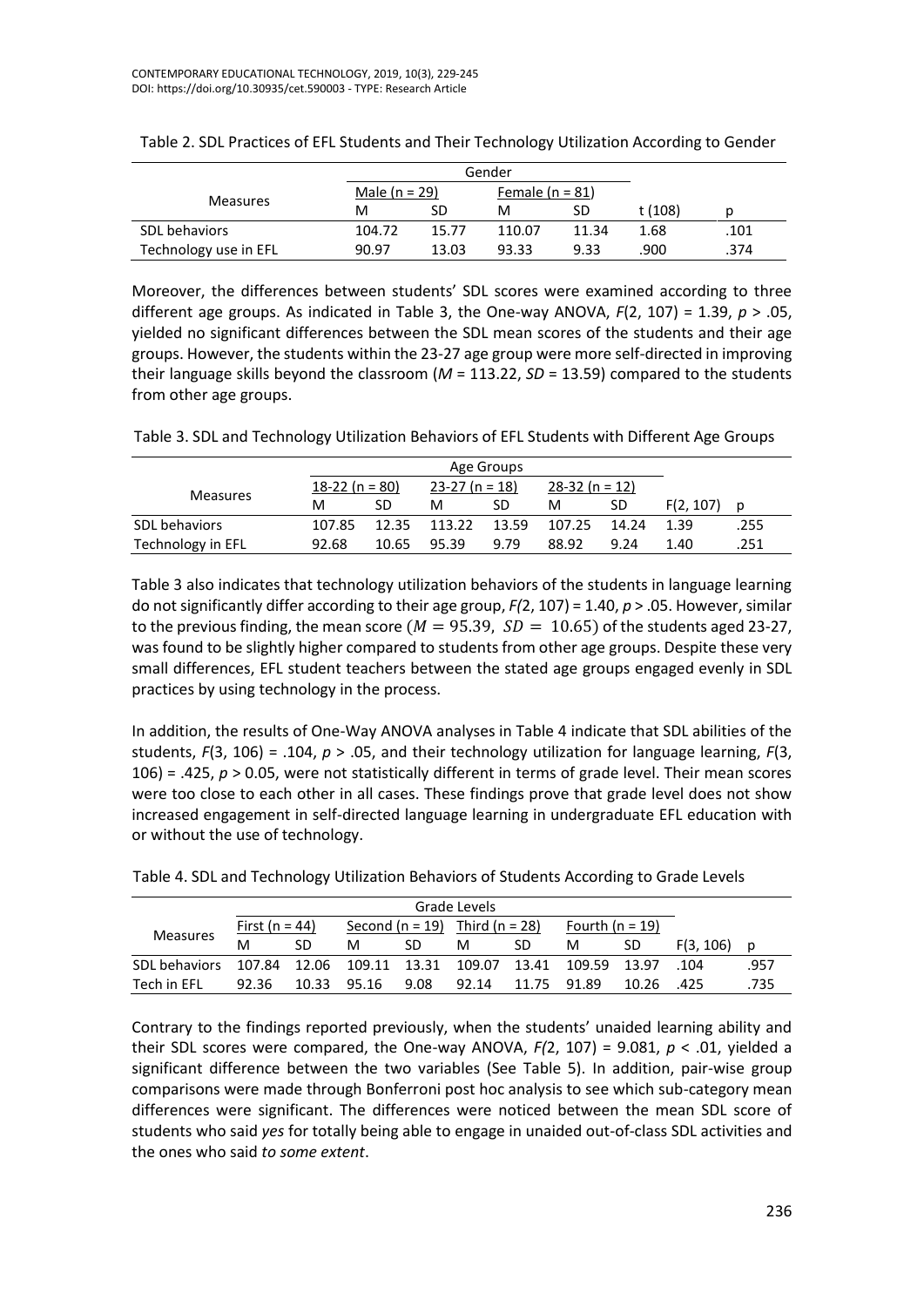| Able to Learn without Support                        |                     |      |                                     |       |        |      |               |                   |            |
|------------------------------------------------------|---------------------|------|-------------------------------------|-------|--------|------|---------------|-------------------|------------|
| <b>Measures</b>                                      | <u>Yes (n = 46)</u> |      | Some extent $(n = 59)$ No $(n = 5)$ |       |        |      |               |                   | Source of  |
|                                                      | м                   | SD.  | M                                   | SD    | м      | SD   | $F(2, 107)$ p |                   | difference |
| SDL behaviors 113.39 11.47 104.22                    |                     |      |                                     | 12.58 | 117.60 |      | 6.62 9.081    | $.000**$          | A - B      |
| Tech in EFL                                          | 96.15               | 8.82 | 89.59                               | 10.90 | 97.80  | 6.94 | 6.306         | $.003$ ** $A - B$ |            |
| <i>Note:</i> $* p < 0.01$ A = Yes B = To some extent |                     |      |                                     |       |        |      |               |                   |            |

| Table 5. Unaided SDL and Technology Utilization Abilities of the Students |  |
|---------------------------------------------------------------------------|--|
|---------------------------------------------------------------------------|--|

Table 5 indicates that the mean score of the students who said yes for being able to learn on their own without getting support ( $M = 113.39$ ,  $SD = 11.47$ ) was significantly larger than that of the ones who said to some extent ( $M = 104.22$ ,  $SD = 12.58$ ). Contrarily, the mean SDL score of students who said they cannot learn on their own without receiving support is the highest  $(M = 117.60, SD = 6.62)$  which is probably due to unequal cell sizes. Taken together, the majority of the students can take responsibility for their own learning by engaging in SDL activities. So, if they get some guidance on how to engage in off-campus language learning practices, they will be able to act more independently in improving their EFL skills by referring to different resources.

A similar finding was also revealed regarding technology utilization in self-directed language learning (See Table 5). The One-Way ANOVA yielded a significant difference between the technology utilization behaviors of students in language learning and the extent to which they do or do not need support in independent learning, F(2, 107) = 6.306, p < 0.003. Bonferroni post hoc analyses indicated that this difference was between the student groups who said Yes ( $M =$ 96.15,  $SD = 8.82$ ) and To Some Extent (M = 89.59,  $SD = 10.90$ ) for being able to engage in unaided learning via technology. The students who were unable to learn without support were only 5, but the mean scores related to their technology utilization behaviors for language learning is comparatively larger than others' ( $M = 97.80$ ,  $SD = 6.94$ ). To elaborate more, although a majority of students (n = 59) needed some guidance while trying to improve their EFL skills through technology-enhanced SDL, there were many other students who totally relied on their own learning abilities without support. Besides, there were a few students, who completely relied on teachers or someone else to guide them through their learning processes.

In addition, a small significant difference was found between the frequency of technology utilization in language learning and SDL behaviors of students,  $F(2, 107) = 3.389$ ,  $p < .037$ . As seen in Table 6, the LSD post hoc analysis indicated that these differences were between students who always, often or sometimes used technology for self-directed language learning.

|                                                | <b>Technology Utilization Frequency</b> |       |                |    |                  |       |           |   |                      |
|------------------------------------------------|-----------------------------------------|-------|----------------|----|------------------|-------|-----------|---|----------------------|
|                                                | Always (n=32)                           |       | Often $(n=63)$ |    | Sometimes (n=15) |       |           |   | Source of            |
| Measure                                        | м                                       | SD.   | м              | SD | м                | SD    | F(2, 107) | P | <b>Difference</b>    |
| SDL<br><b>Behaviors</b>                        | 113.39                                  | 11.47 | 106.95 12.71   |    | 105.60           | 13.04 | 3.389     |   | $.037* A - B, C - A$ |
| <i>Note:</i> $* p < 0.05$ A = Always B = Often |                                         |       |                |    | C = Sometimes    |       |           |   |                      |

Table 6. SDL Behaviors of Students Based on the Frequency of Their Technology Use for Language Learning

Besides, the arithmetic mean score of students who always used technology in SDL for improving their EFL skills was comparatively larger than that of the others ( $M= 113.47$ ,  $SD = 11.92$ ).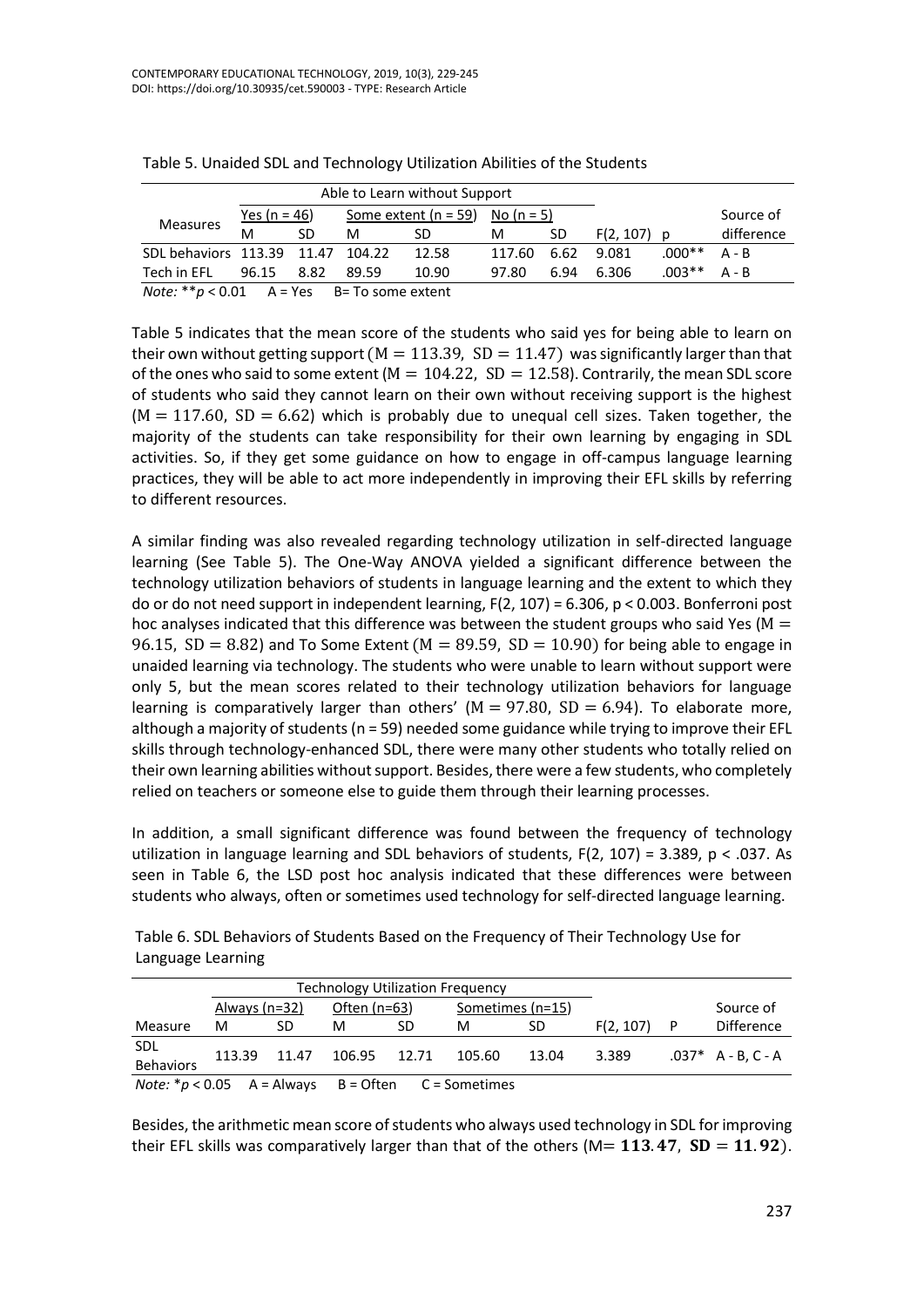However, the mean scores of students who often or sometimes used technology in self-directed language learning were relatively similar ( $M = 106.95$ ,  $SD = 12.71$  and  $M = 105.60$ .  $SD = 13.04$ , respectively). In general, these findings show that the more students use technology for improving their EFL skills, the more self-directed they will become in their own learning. So doing, they will start feeling responsible for their personal growth.

## **Qualitative Findings**

#### **Out of Class SDL Activities of the EFL Students**

As seen in Table 7, the EFL student teachers engage in various self-initiated activities in order to improve their EFL skills independent of the classroom environment. One of the most prevalent and most frequently stated self-engaged activities amongst the students was watching videos, movies or TV series for developing their overall EFL skills (*f* = 26, 37%). Further, the results of the study show that students prefer to watch subtitled videos in order to understand what is being said. One of the students mentioned, *"I always watch subtitled TV series outside the classroom and I noticed that my listening and speaking skills have improved over time"* (S33).

| Theme             | Codes                                            |    | %      |
|-------------------|--------------------------------------------------|----|--------|
|                   | Watching videos/movies/TV series                 | 26 | 37.14  |
| Self-engaged      | Listening to music/audio clips                   | 13 | 18.57  |
|                   | Speaking with native speakers                    | 13 | 18.57  |
|                   | Reading (books/newspapers)                       |    | 10     |
| <b>Activities</b> | Playing games                                    | 4  | 5.71   |
|                   | Looking for alternative ways to practice English | 4  | 5.71   |
|                   | Writing (to friends, short stories)              | 3  | 4.29   |
|                   | Total                                            | 70 | 100.00 |

Besides, listening to music was mentioned in combination with watching videos as another activity in language practice (*f =* 13, 19%). One of the students put this way: *"Listening to music and watching TV series in target language helps me learn the pronunciation of the words"* (S36). It was also found that when students listen to the songs, they try to access the lyrics in order to understand the type of language used in the songs. By referring to lyrics, they improved their vocabulary and language patterns used in them as illuminated in a student's response. "*I always check the lyrics of the songs I like. I learn many grammatical patterns and new words from songs"* (S44).

In a similar fashion, it was found that the students tried to chat or speak with the native speakers through the internet aiming to practice their EFL skills. One of them stated "*I chat with my foreign friends every day. We even make voice calls sometimes"* (S31) while another one said, "*I*  like chatting with foreigners and it improves my writing skills" (S44). Reading various types of English books, articles and newspapers via technology and traditional methods were also prevalent to some extent as mentioned by the students (*f =* 7, 10%). Moreover, playing games for improving their English was another activity stated by a few numbers of students; although they did not make it clear how. Students also engaged some alternative ways to practice their English like: *"memorizing/learning new vocabularies and using them efficiently* (S14), "*attending conferences over various topics"* (S32) or doing *"translation from English to Turkish*, *or Turkish to English"* (S45). Writing practices were found to be the least prevalent out of class activities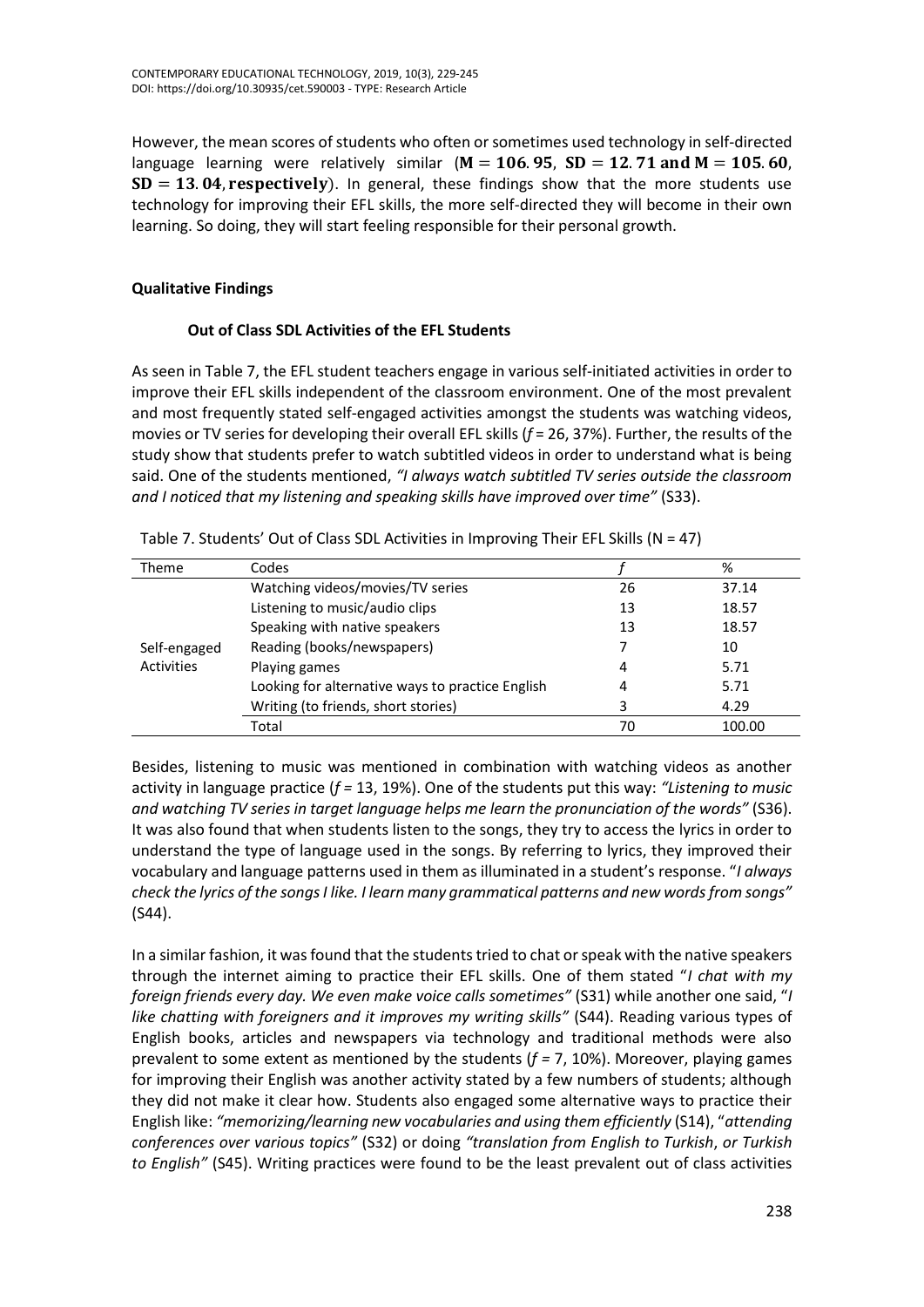which were only mentioned in three cases where they stated that they write short stories in their notebooks or write to their friends via social networks in order to improve their writing skills in English.

## **Role of the Teacher in EFL Students' SDL Activities**

The role of the teachers in students' out of class self-directed language learning activities was perceived to be more like a recommending agent of learning resources in the process (*f =* 13, 28%, see Table 8). They were expected to direct students to the authentic resources which could contribute to enhancing their EFL skills. For instance, they can recommend resources such as specific applications designed for learning English, useful books, websites and many more. According to one of the students, teachers should "*suggest sources like books, and applications to students"* (S12). Another student had a similar remark: *"Teachers suggest us to read English novels, books, or magazines"* (S45).

| Codes                                           |    | %      |
|-------------------------------------------------|----|--------|
| Recommending learning resources                 | 13 | 27.66  |
| Guiding and supporting students                 | 13 | 27.66  |
| Not having any role                             | 9  | 19.15  |
| Motivating and encouraging students in learning |    | 14.89  |
| Giving homework/assignments                     |    | 10.64  |
| Total                                           | 47 | 100.00 |
|                                                 |    |        |

Table 8. The Role of Teachers in Students' Self-directed Language Learning (N = 47)

Teachers were seen as guides and supporters in students' SDL activities to develop the students' EFL skills (*f =* 13, 28%). They were expected to facilitate students' learning by giving feedback, supporting and guiding them on how to learn independently outside the classroom context by controlling their own progress in learning. One of the students stated that the *"English teachers guide students with choosing the type of activities"* (S44). Another two students mentioned that the teachers as *"facilitators should direct the learners for out of class learning"* (S1) and make *"students aware of the types of technologies that they can use in order to improve themselves….making them realize the outcome of their learning"* (S17).

Motivating and encouraging students in SDL practices were amongst the other perceived roles of the teachers (*f=*7, 15%). The students just sufficed by saying that the teachers should*, "encourage their students to be familiar with the language" (S3), "motivate" (S1),* and *"help them love English with more creative ways"* (S14). However, giving homework or assignments to the students were among the least frequently stated roles of the teachers as SDL activities. It is evidenced in a student's comments: *"The homework or the group assignments that the teachers give help us a lot in improving ourselves outside the classroom"* (43).

The findings regarding the role of the teacher in students' self-directed language learning supported each other to a great extent. However, to some students teachers did not have any role in students' SDL practices outside the classroom environment (*f =* 9, 19%). Students are the ones who decide what to do and what resources to use for their personal growth. They believed that *"teachers do not have an effective role"* (S47) in their SDL activities and *"it's not about teachers because a student improves himself/herself"* (S19).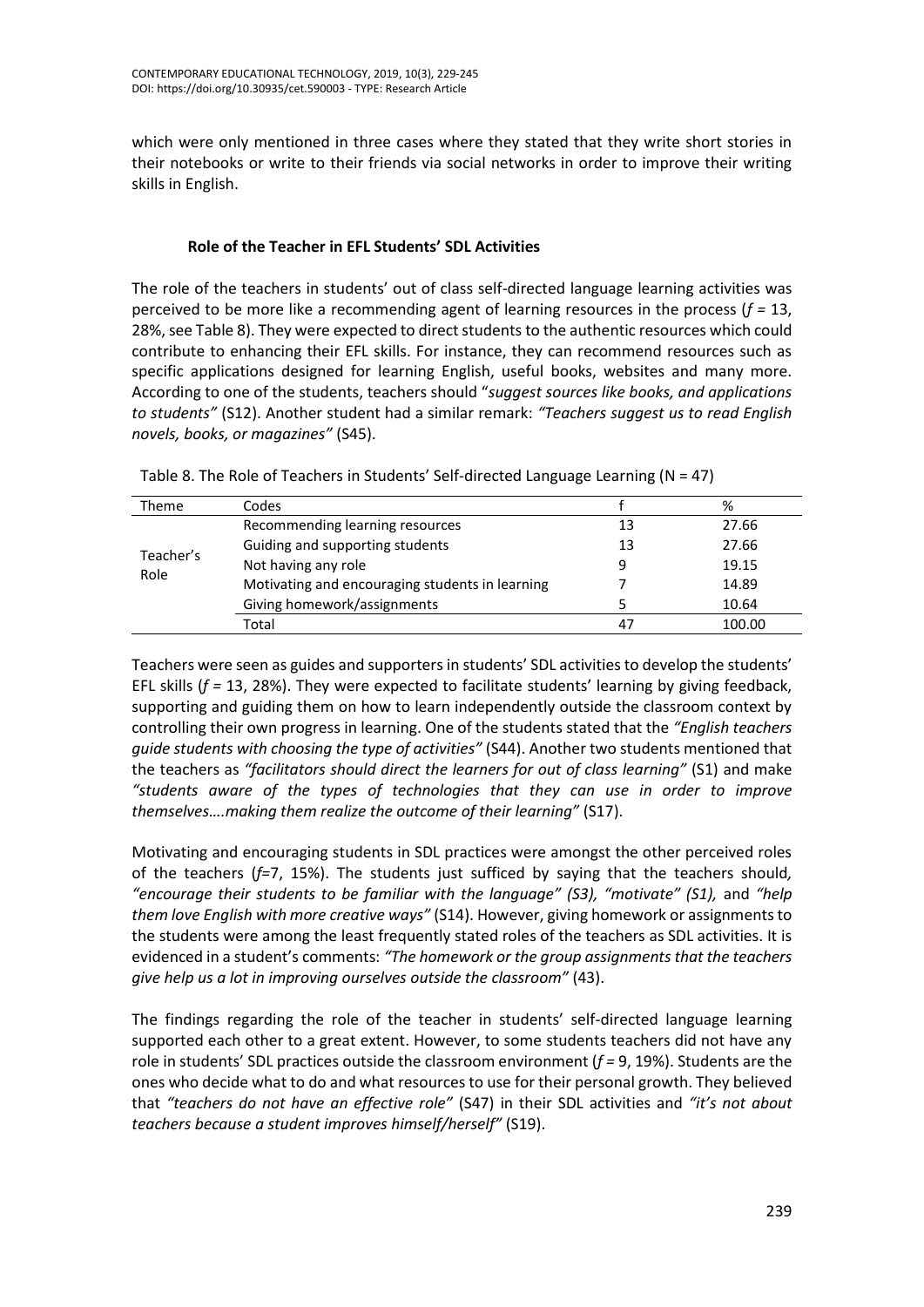## **The Contribution of Technology in EFL Students' SDL**

When EFL students were asked about the contribution of technology in their self-directed language learning, they most frequently stated that it enables them to access unlimited authentic materials and resources to practice English in different ways (*f =* 21, 39.62%, see Table 9). These resources are available in the form of videos, audio clips, and texts which are easily accessed through the internet or technological devices. *"Thanks to technology, we reach everything, everywhere…"* (S10)*.* One of the students put this way: *"There are unlimited videos, audio clips, films, and books over the internet, which give us an open hand to learn more English".*  Whenever needed, individual can access authentic resources through the technology to uplift their EFL skills as illuminated in one of the students' comments: *"Technology and the internet make it possible to access different types of information when necessary"* (S44).

| Theme         | Codes                                           |    | %      |
|---------------|-------------------------------------------------|----|--------|
| Tech-Assisted | Accessing Resources or materials                | 21 | 39.62  |
|               | Accessing Apps/programs for learning English    |    | 13.21  |
|               | Making language learning quick and easy         |    | 13.21  |
|               | Making language learning motivating & enjoyable | 6  | 11.32  |
| <b>SDL</b>    | Connecting with native speakers                 | 6  | 11.32  |
|               | Making language learning more efficient         |    | 11.32  |
|               | Total                                           | 53 | 100.00 |

Table 9. Contribution of Technology-assisted SDL in Students' EFL Learning Process (N = 47)

Another facility that the technology provides for the students to develop their EFL skills is to access a variety of programs or applications which are specifically designed for learning or practicing English (*f =* 7, 13%). For instance, one of the students stated, *"we can use the programs that are created for language learning"* (S10). Another one said: *"Some mobile phone dictionary programs help us to practice our English skills (e.g. reading). In those programs, there are so many activities such as fill-in-blanks activities"* (S45).

Students also believed that utilizing the aforementioned technological resources in out of class self-directed language learning activities makes learning quick and easy (*f =* 7, 13%). One of the participants of the study stated that *"technology is effective in accelerating and facilitating learning"* (S46). Students also declared that using technology in SDL made language learning both motivating and enjoyable. Besides, it gives them an opportunity to connect with native speakers over the internet in order to improve their listening and speaking skills in particular and other aspects of the target language in general. The study also revealed that technology use in self-directed language learning process positively affected EFL students' language proficiency.

## **Discussion**

Technology-enhanced SDL activities contribute a lot to the development of language skills of the EFL students. A large body of research evidence in the literature emphasizes the effectiveness of technology-assisted teaching and learning; including the current study. The study revealed that the use of technology increases the self-directed language learning practices amongst the students as its significant predictor. The results of the qualitative data also indicated that technology enables students to access unlimited materials of various types that make learning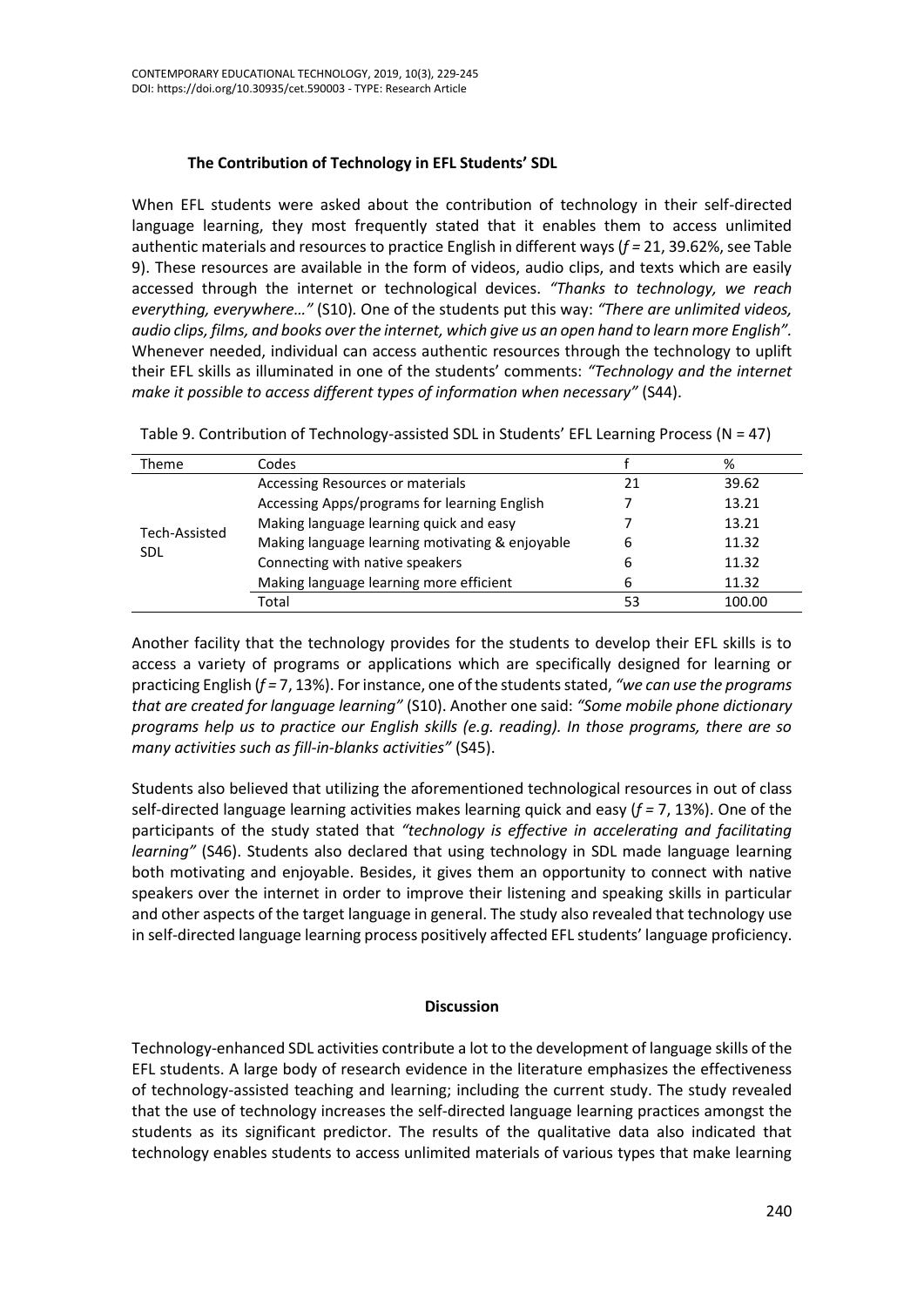quicker, easier, and more enjoyable even if they do not get any support in the process. Once the students get familiar with authentic resources and materials (i.e. websites, language learning applications, reading materials…) to improve their English proficiency, they might get motivated to engage in SDL activities regardless of gender, age or educational level. Bullock (2013) argues that the integration of digital technologies in SDL activities can positively "change the degree to which people engage" in meaningful learning activities (p. 110). Thus, persuading students towards self-directed use of technology is imperative to maximize their technology utilization behavior in language learning (Lai, 2013). Richards (2015) argues that students will benefit more from independent language learning opportunities if they realize the significance of using technological resources beyond class hours.

This study also found that there are no significant differences amongst the SDL behaviors of students with or without the use of technology according to gender, age, and grade levels. The mean scores of the SDL and technology-enhanced SDL practices of the students were also found to be very similar in all cases. This could be because of the availability of different learning resources to Turkish students by means of technology and their familiarity with the use of various technological tools. In a study in Turkey, it was found that besides being acquainted with the utilization of different technological tools, applications, and websites, student teachers of both sexes often benefitted from the teachers' guidance (Cuhadar & Yucel, 2010). In addition, research findings indicate that that out-of-class language learning behaviors of EFL students significantly differ in terms of their language proficiency level but not according to their gender (Eksi & Aydin, 2013; Orhon, 2018). In contrast, Xodabande (2018) found significant differences only in terms of listening to music and playing computer games among Iranian students from a gender perspective. He reported that female students mostly listened to music, while males played computer games as part of their SDL activities. However, he suggested that gender does not have any role in self-directed use of technology in general. Although Iranian EFL students have equal access to the same materials, their personal preferences vary in terms of using technological resources for self-directed language learning.

Furthermore, the qualitative part of the current study revealed that the internet is an effective source for the students to access invaluable materials and to connect with native speakers. The videos, movies, TV series, songs, audio clips, language learning applications and games, websites, and online EFL learning platforms were a number of resources they accessed through the internet and other sources. These findings are well-supported in the existing research (Cetin, Sozcu, & Kinay, 2012; Golonka et al, 2014; Grover, Miller, Swearingen, & Wood, 2014; Inozu, Sahinkarakas, & Yumru, 2010; Orhon, 2018). Grover et al (2014) reported that students who learned English as a second language used a number of strategies to develop their language skills outside the classroom. For example, they spent time with native speakers, referred to online materials, watched English programs, and used technological tools like tablets and computers to name a few. Similarly, Orhon (2018) reported that Turkish undergraduate EFL students "mostly engaged in [self-directed] listening and watching activities" (p. 1). Contrarily, some research findings also indicate that EFL students are incapable of taking responsibility for their own learning, but rely on their teachers and peers to provide recommendations and guidance on how to select learning materials for SDL activities (Eksi & Aydin, 2013; Inozu et al, 2010).

However, the present study revealed that there are many students who engage in self-directed language learning without receiving support from the teacher or another person, and some others who need a little bit guidance or support in the process. The same situation also applies to the self-directed technology utilization of the students for their out-of-class independent language learning. These findings were also supported by the qualitative findings of the study.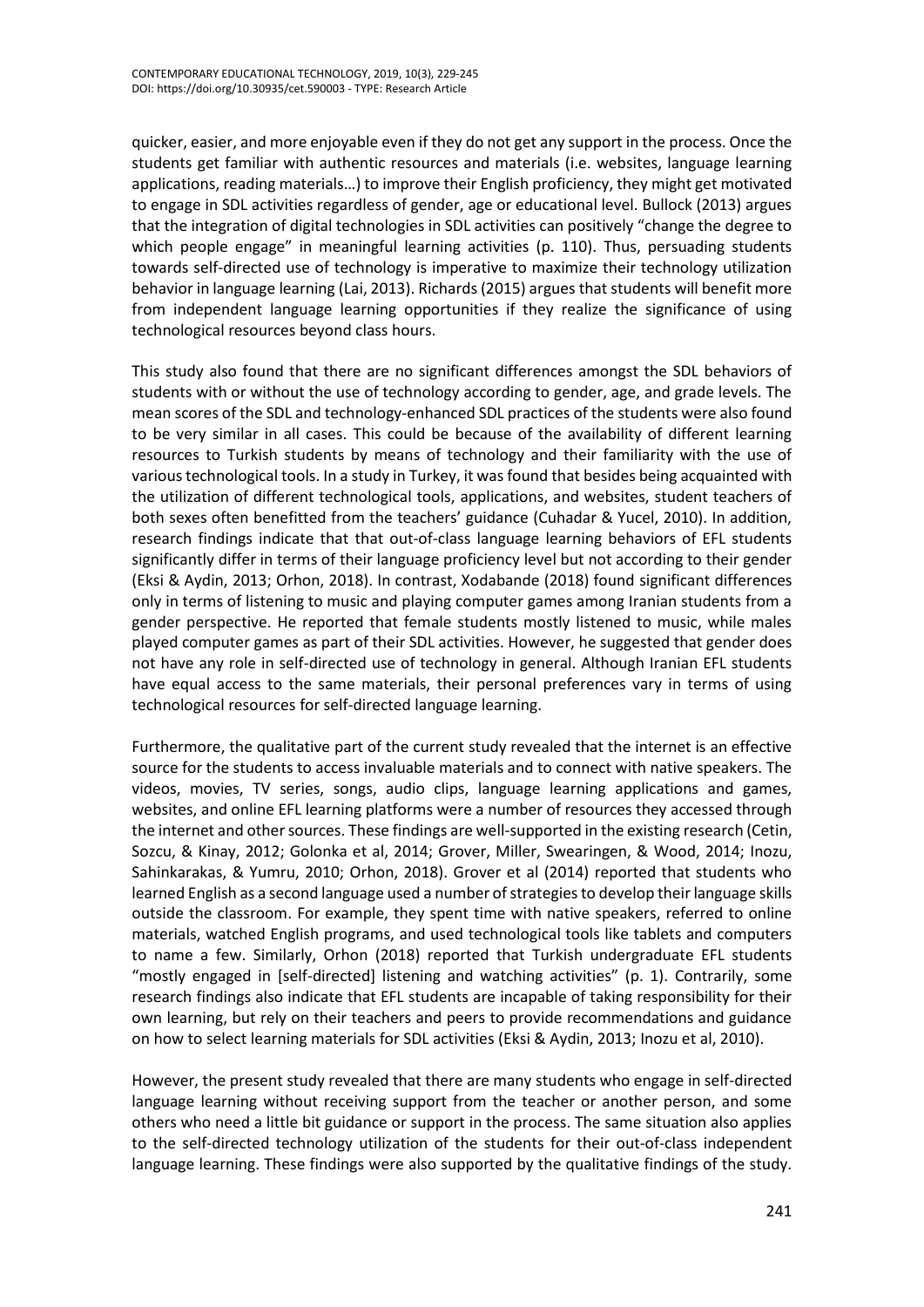According to some students, the teacher should recommend authentic resources, guide, and motivate them in independent learning, while some other students thought that the teachers do not have any role in their learning outside the classroom. In line with these findings, Gibbons (2002) and Khait (2015) argue that students need support and direction in order to get motivated in carrying out their SDL practices. However, students who are able to carry out their EFL learning activities without relying upon others can be counted as a positive sign of maintaining attitudes of self-reliance and individual accountability in learning.

Furthermore, according to the findings of Du Toit-Brits and Van Zyl (2017), student teachers believed "that the word self in SDL simply implies that you yourself must learn" and the "learning takes place in isolation" (p. 129). Nonetheless, entertaining the idea of "isolated learning" in mind is a negative perception as regards SDL, which may have a negative impact on in-class instructions both for the teacher and the learners. It means that even if the students think that they do not need the support or guidance of the teachers in their SDL practices, at some points receiving feedback concerning the successful accomplishment of tasks is indispensable. Hereby, the recommendation of suitable learning resources would contribute to the enrichment of their SDL practices. Lai (2017) maintains that pedagogical practices of the teachers also influence technology-aided self-directed language learning behaviors of foreign language learners. Therefore, teachers are required to be well-informed of different strategies that might influence the SDL abilities of the students beyond the classroom context.

Further, the results of the study indicate that the students who use technology on a regular basis often or sometimes showed significant differences in terms of their frequency of use. It proves that the more frequently students utilize technology in language learning, the more self-directed they will become in their educational life. This finding indicates that the students will get motivated to discover new ways of learning other than relying on classroom instruction or being always directed by others. Students confirmed that technology affects their learning positively by making their learning quick and easy, but in an interesting way. They also engaged in different kinds of activities by using different technological resources to improve different aspects of their EFL skills. These findings could be related to the degree of willingness and personal motivation of the students that act as a driving force to persuade them in technology-enhanced SDL activities to improve their language skills. Lai (2013) found a number of "attitudinal factors" that influenced students' "willingness to use technology" in self-directed language learning (p. 114). These factors included students' motivation, perceived effectiveness of technology for language learning, and the adaptability of technology with the expected learning outcomes.

Taken together, most of the self-directed language learning practices of the EFL student teachers seemingly take place by using technological resources. In fact, it has become an inevitable part of their language education. To put another way, self-relying characteristics of the student teachers in their out-of-class independent language learning activities show their deep interest in EFL. Only some of them felt the necessity for some external motivation or assistance so that they could learn how to take responsibility for their own learning. One of the purposes of encouraging students in SDL activities is to boost up a sense of accountability for their personal progress (Du Toit-Brits & Zyl, 2017).

The findings of this study indicate that self-directed language learning behaviors of the EFL student teachers by using technology not only positively affect their linguistic knowledge and language skill but also generate a sense of individual accountability towards their personal growth. This will, in turn, contribute to their later professional life by producing responsible and creative English teachers. Owning such characteristics may transform how the EFL teaching and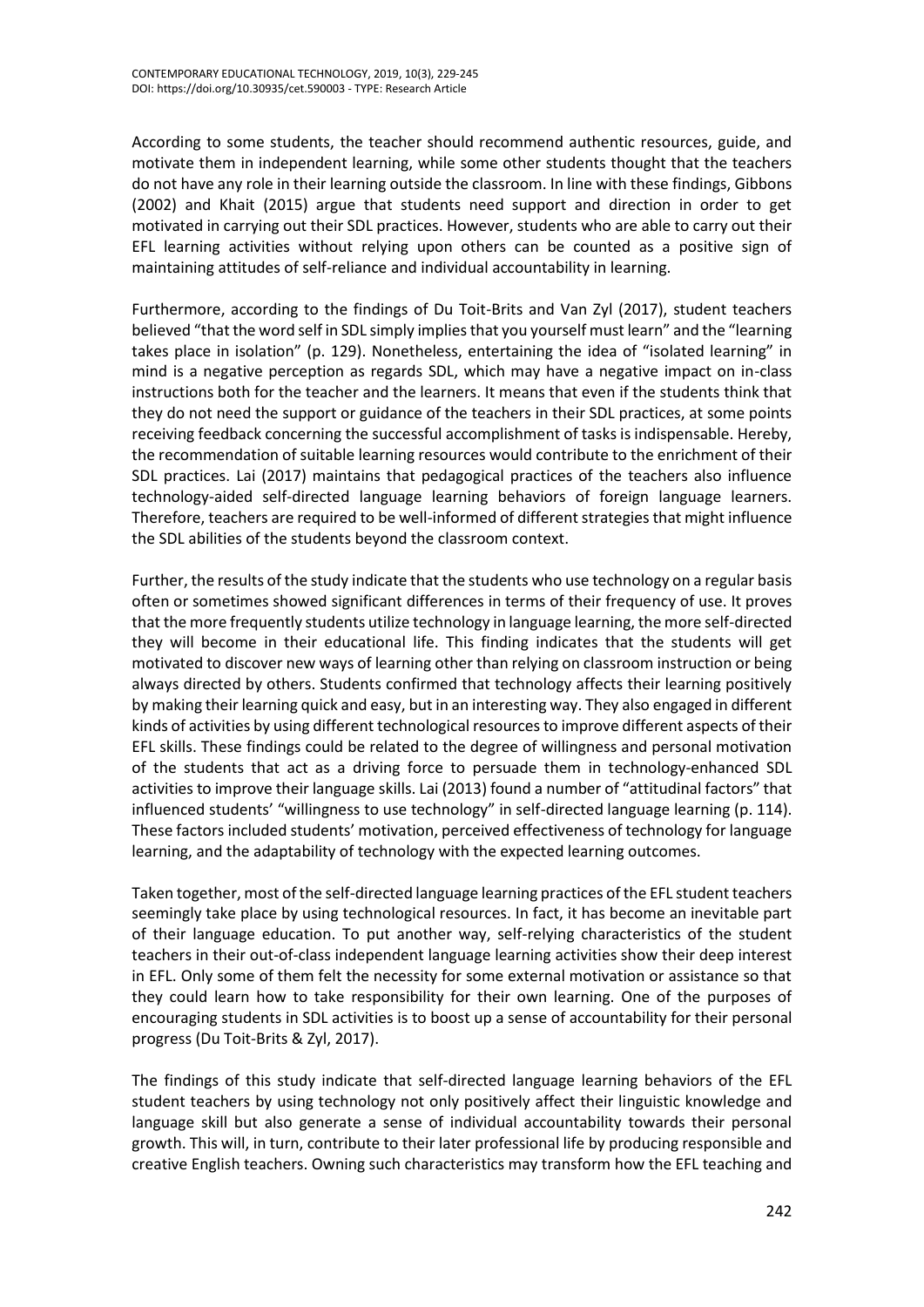learning process is seen in teacher education programs and schools thereafter. As discussed before, encouraging students towards self-directed learning will raise their self-awareness about their potential abilities. Most important, role-modeling the use of technological resources in the classroom environment in an effective way might trigger intrinsic motivation in students to engage in technology-enhanced SDL activities outside the classroom context. This would, of course, apply both in pre-service EFL teacher education programs as well as the others.

This study has some limitations. The first limitation could be with the data collection strategy used in the qualitative part of the study, where some of the written responses to the openended questions in the questionnaire were not clear enough. For instance, some of the students have written that they engage in playing games as an SDL activity in order to improve their EFL skills without explaining how. Here, conducting a semi-structured interview with them would have been more useful in getting such issues clarified by asking extra questions. Secondly, there is an issue of generalization of the findings. At the time of the study, the sample selected in the current study all lived in a country where they could easily access both technological and nontechnological resources. If it was conducted with the students who have limited access to such resources could have ended up with totally different results. Moreover, the insignificant differences found in the study, might be because of unequal number of students in the subgroups in terms of gender and age groups. Therefore, a similar study could be conducted with somewhat equal number of students in each sub-group. The following recommendations are made for further investigation concerning the technology-enhanced SDL:

- Exploring the views of the college or school students about their SDL practices to learn EFL with or without the use of technology through in-depth semi-structured interviews.
- Investigating how the teachers keep track of students' progress in their self-directed language learning via technology and the ways they manage solving the raising problems the students may face in the process.
- Investigating problems that students may encounter while trying to engage in out-ofclass SDL activities with or without the use of technology.
- Investigating the self-directed language learning practices of school or college students who have limited access to technological resources and what could be done in such kinds of situations.

#### **References**

Bryman, A. (2012). *Social research methods* (4<sup>th</sup> ed.). Oxford: Oxford University Press.

- Buitrago, A. G. (2017) Collaborative and self-directed learning strategies to promote fluent EFL speakers. *English Language Teaching, 10*, 139-157. [doi:10.5539/elt.v10n5p139.](http://doi.org/10.5539/elt.v10n5p139)
- Bullock, S. M. (2013). Using digital technologies to support Self-Directed Learning of preservice teacher education. *The Curriculum Journal, 24*, 103-120. doi.org/10.1080/09585176. 2012.744695
- Cetin, Y., Sozcu, O. F., & Kiniy, H. (2012). Incidental foreign language vocabulary acquisition from social network games. *International Journal of Human Sciences, 9*(2), 535-552.
- Christensen, L. B., Johnson, R. B., & Turner, L. A. (2015). *Research methods, design, and*  analysis (12<sup>th</sup> ed.). Courier/Westford: Pearson Education Limited.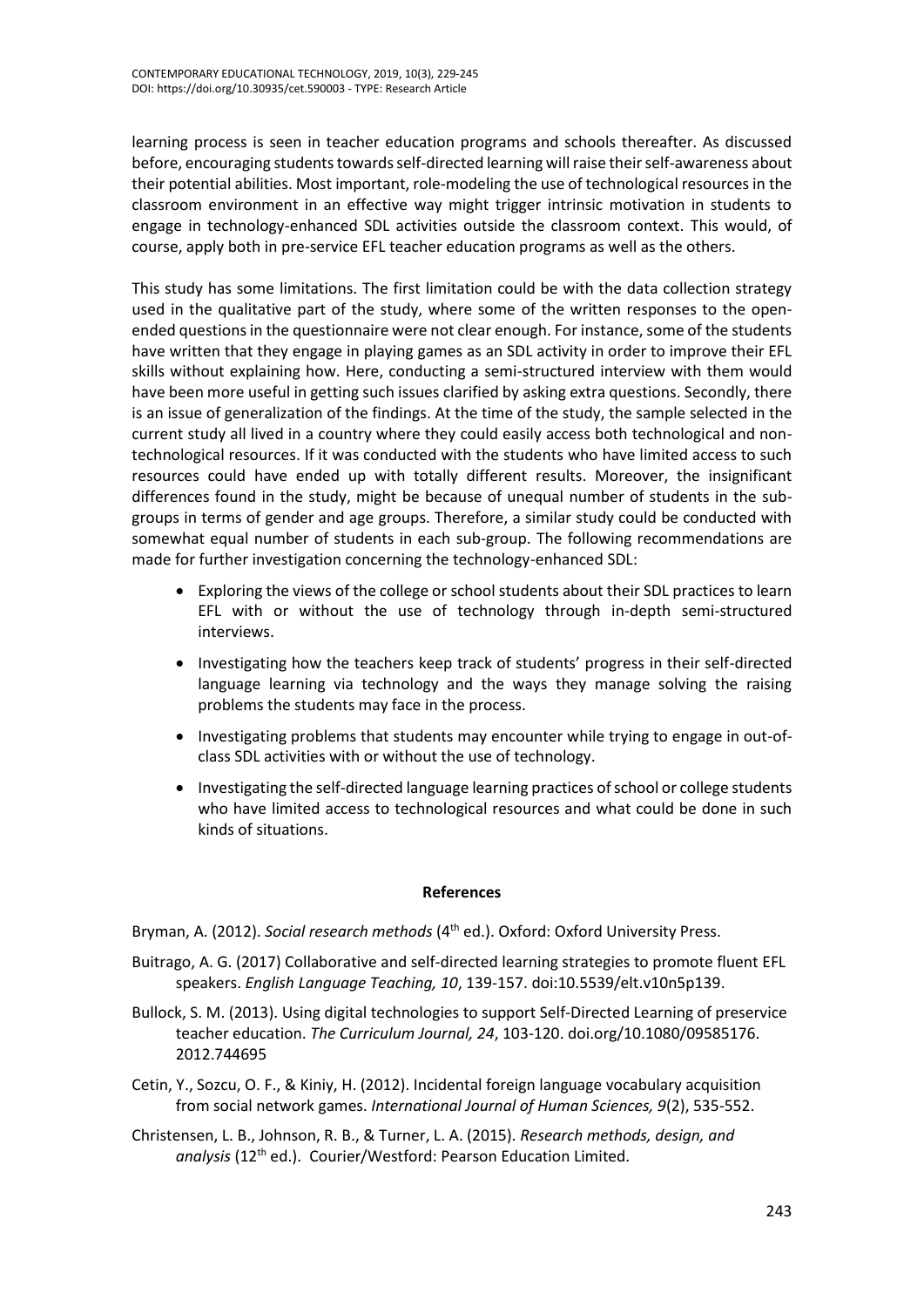- Creswell, J. W. (2009). *Research design: Qualitative, quantitative, and mixed methods approaches* (3rd Ed). New York: Sage.
- Creswell, J. W. (2012). *Educational research: Planning, conducting, and evaluating quantitative and qualitative research (4th Ed)*. New York: Pearson Education.
- Cuhadar, C. & Yucel, M. (2010). Perceptions of Foreign language education pre-service teachers on educational use of information and communication technologies. *Pamukkale University Journal of Education, 27,* 199-210.
- Du Toit-Brits, C. & Van Zyl, C. M. (2017). Self-directed learning characteristics: Making learning personal, empowering and successful. *Africa Education Review, 14*, 122-141*.*  [doi:10.1080/18146627.2016.1267576](https://doi.org/10.1080/18146627.2016.1267576)
- Du, F. (2013). Students' perspectives of self-directed language learning: Implications for teaching and research. *International Journal for Scholarship of Teaching and Learning, 7*(2)[. doi:10.20429/ijsotl.2013.070224](https://doi.org/10.20429/ijsotl.2013.070224)
- Eksi, G. & Aydin, H. (2013). What are the students doing out there? An investigation of out-ofclass language learning activities. *AIBU Journal of Social Sciences, 13*(2), 191-210.
- Fraenkel, J. R. & Wallen, N. E. (2009). *How to design and evaluate research in education* (7th ed.). New York: McGraw-Hill.
- Garrison, D. R. (1997). Self-directed learning: Toward a comprehensive model. *Adult Education Quarterly, 48*, 18-33. doi: 10.1177/074171369704800103
- Gay, L. R., Mills, G. E., & Airasian, P. (2012). *Educational research: Competencies for analysis*  and application (10<sup>th</sup> ed.). USA: Pearson Education.
- Gibbons, M. (2002). *The self-directed learning handbook: Challenging adolescent students to excel*. Hoboken, NJ: Jossey-Bass/John Wiley & Sons.
- Golonka, E. M., Bowles, A. R., Frank, V. M., Richardson, D. L., & Freynik, S. (2014). Technologies for foreign language learning: A review of technology types and their effectiveness. *Computer Assisted Language Learning, 27*, 70-105. doi:10.1080/09588221.2012.700315
- Grover, K. S., Miller, M. T., Swearingen, B., & Wood, N. (2014). An examination of the selfdirected learning practices of ESL adult language learners. *Journal of Adult Education, 43*(2), 12-19.
- Inozu, J., Sahinkarakas, S., & Yumru, H. (2010). The nature of language learning experiences beyond the classroom and its learning outcomes. *US-China Foreign Language, 8*(1), 14- 19.
- Jennett, P. A. (1992). Self-directed learning: A pragmatic view. *The Journal of Continuing Education in the Health Professions, 12*, 99-104.
- Khiat, H. (2015). Measuring self-directed learning: A diagnostic tool for adult learners. *Journal of University & Learning Practice, 12*(2). Retrieved on 19 September 2018 from <http://ro.uow.edu.au/jutlp/vol12/iss2/2>
- Knowles, M. S. (1975). *Self-directed learning: a guide for learners and teachers*. Englewood Cliffs, NJ: Cambridge Adult Education.
- Lai, C. (2013). A framework for developing self-directed technology use for language learning. *Language Learning & Technology, 17*, 100-122.